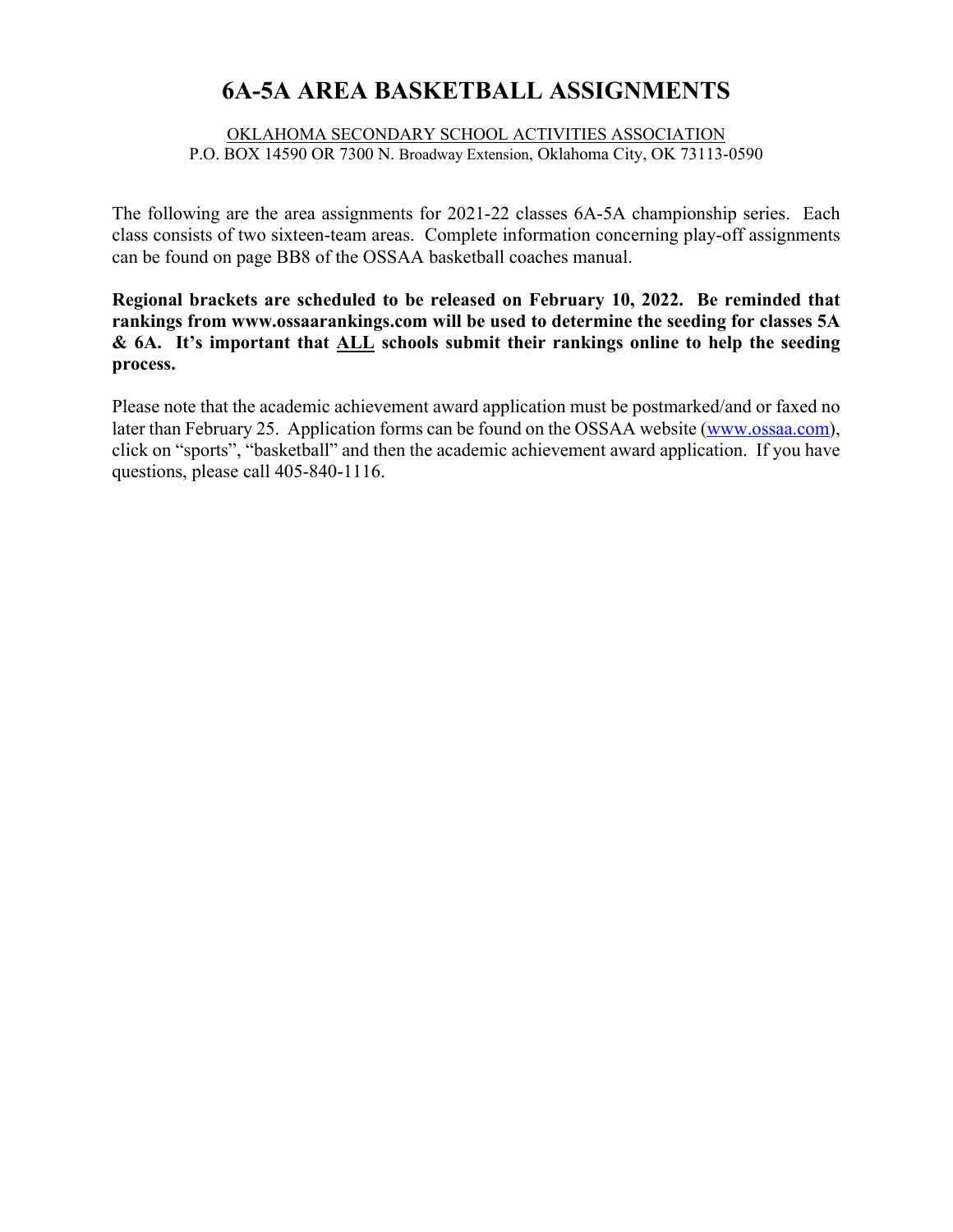### **6A-5A AREA BASKETBALL ASSIGNMENTS 2021-22**

### **CLASS 6A GIRLS EAST AREA**

| <b>BIXBY</b>               | <b>PONCA CITY</b>        |
|----------------------------|--------------------------|
| <b>BARTLESVILLE</b>        | <b>PUTNAM CITY NORTH</b> |
| <b>BOOKER T WASHINGTON</b> | <b>PUTNAM CITY WEST</b>  |
| <b>BROKEN ARROW</b>        | <b>SAND SPRINGS</b>      |
| <b>ENID</b>                | <b>STILLWATER</b>        |
| <b>JENKS</b>               | <b>TAHLEQUAH</b>         |
| <b>MUSKOGEE</b>            | <b>UNION</b>             |
| <b>OWASSO</b>              | <b>WESTMOORE</b>         |

### **CLASS 6A GIRLS WEST AREA**

| <b>CAPITOL HILL</b>      | <b>MUSTANG</b>           |
|--------------------------|--------------------------|
| <b>CHOCTAW</b>           | <b>NORMAN</b>            |
| <b>DEER CREEK-EDMOND</b> | <b>NORMAN NORTH</b>      |
| <b>EDMOND MEMORIAL</b>   | <b>NORTHWEST CLASSEN</b> |
| <b>EDMOND NORTH</b>      | <b>PUTNAM CITY</b>       |
| <b>EDMOND SANTA FE</b>   | <b>SOUTHMOORE</b>        |
| <b>LAWTON</b>            | <b>US GRANT</b>          |
| <b>MOORE</b>             | <b>YUKON</b>             |

### **CLASS 5A GIRLS EAST AREA**

| <b>BISHOP KELLEY</b> | <b>GROVE</b>            |
|----------------------|-------------------------|
| <b>CLAREMORE</b>     | <b>MCALESTER</b>        |
| <b>COLLINSVILLE</b>  | <b>MEMORIAL (TULSA)</b> |
| <b>COWETA</b>        | <b>NATHAN HALE</b>      |
| <b>DURANT</b>        | <b>NOBLE</b>            |
| <b>EAST CENTRAL</b>  | <b>SAPULPA</b>          |
| <b>EDISON PREP</b>   | <b>SHAWNEE</b>          |
| <b>GLENPOOL</b>      | <b>WILL ROGERS</b>      |

## **CLASS 5A GIRLS WEST AREA**

| <b>ALTUS</b>             | <b>EL RENO</b>        |
|--------------------------|-----------------------|
| <b>ARDMORE</b>           | <b>GUTHRIE</b>        |
| <b>BISHOP MCGUINNESS</b> | <b>GUYMON</b>         |
| <b>CARL ALBERT</b>       | <b>MACARTHUR</b>      |
| <b>DEL CITY</b>          | <b>MIDWEST CITY</b>   |
| <b>DUNCAN</b>            | <b>PIEDMONT</b>       |
| <b>EISENHOWER</b>        | <b>SANTA FE SOUTH</b> |
| <b>ELGIN</b>             | <b>SOUTHEAST</b>      |